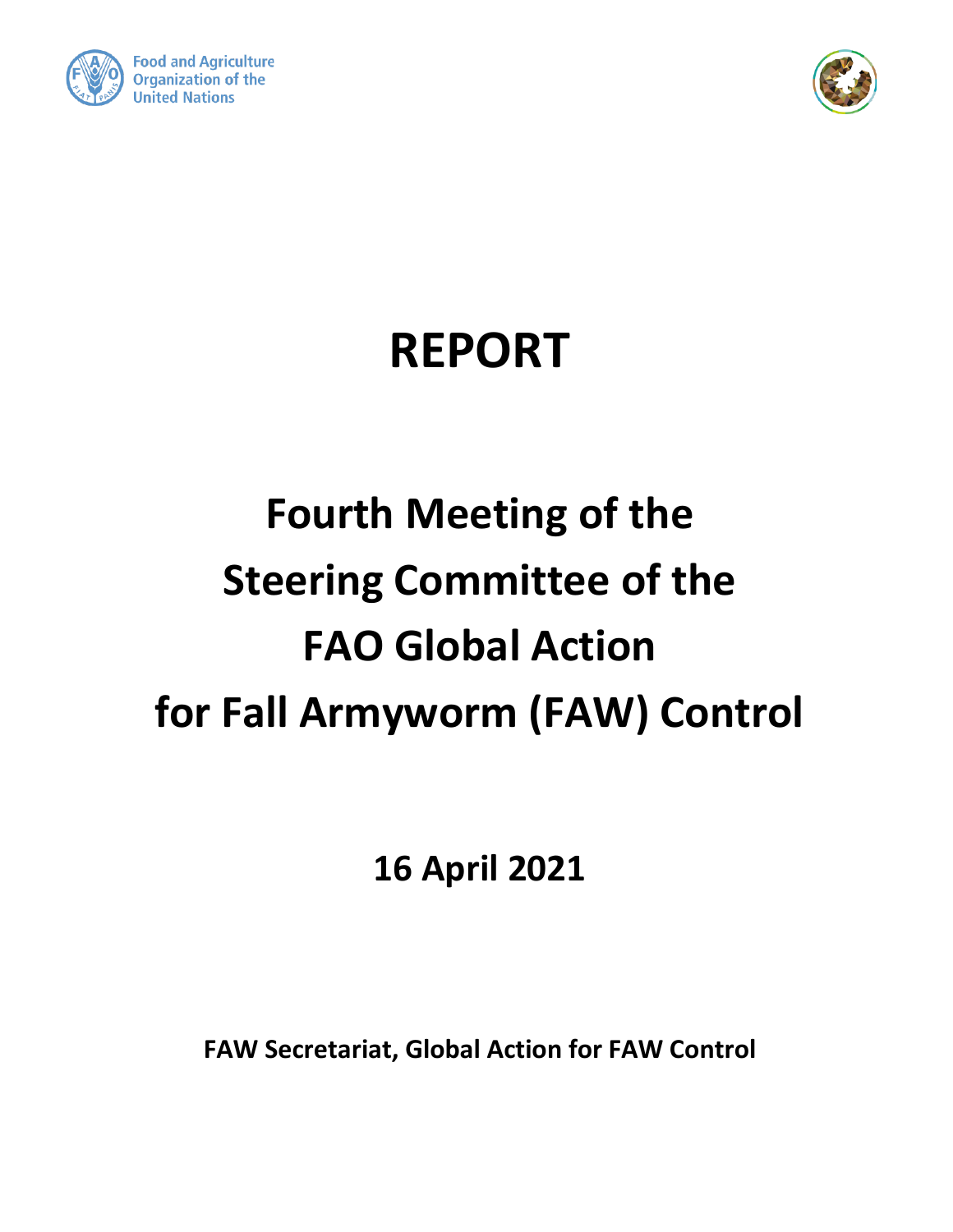#### **Contents**

| 1. |                                                                           |  |
|----|---------------------------------------------------------------------------|--|
| 2. |                                                                           |  |
| 3. |                                                                           |  |
| 4. |                                                                           |  |
| 5. | Case study on FAW Migration Monitoring and Early Warning System in China5 |  |
| 6. |                                                                           |  |
| 7. |                                                                           |  |
| 8. |                                                                           |  |
|    |                                                                           |  |
|    |                                                                           |  |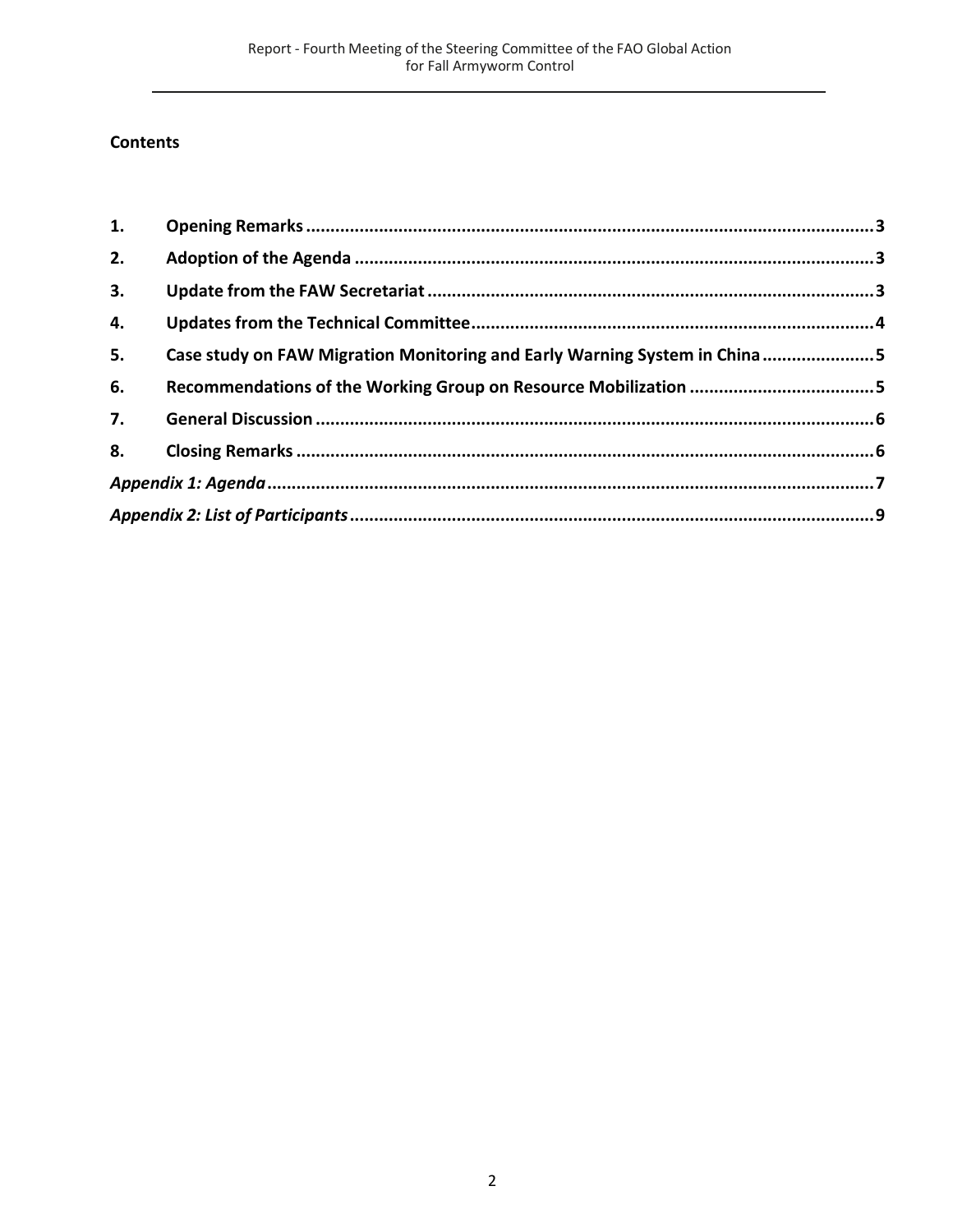## **1. Opening Remarks**

- <span id="page-2-0"></span>*[1]* Mr QU Dongyu, FAO Director-General and Chairperson of the Steering Committee (SC), opened the meeting and welcomed the 58 participants and observers, expressing his gratitude for their commitment to the work of the SC. He emphasized the importance of their contribution, overseeing the Global Action (GA) for Fall Armyworm (FAW) Control. Over 70 countries across Africa, Asia, the Near East, and Oceania are now affected by the pest and food security for over 26 million people is at risk.
- *[2]* The Director-General outlined a series of successes since the SC last met in December 2020. Eight geographic zone meetings had been organized to link each demonstration country with pilot countries from Northeast Asia to West Africa. More than 50 countries had attended geographic zone coordination meetings to date, and technical training workshops on integrated pest management (IPM) and monitoring had been held in all target regions, said the Director-General. In Africa in 2020, for example, 1.4 million farmers were trained in scouting, monitoring, using bio-pesticides and pesticides, as well as nature-based solutions for FAW management. In the Near East and North Africa (NENA) region, over 1 500 experts were trained on identification, monitoring, biocontrol and mass rearing of natural enemies. In China, 14 000 professional technicians and 3.8 million farmer technicians were trained on various technical topics, including monitoring and control.
- *[3]* Furthermore, a new Working [Group on Resource Mobilization](http://www.fao.org/3/cb4546en/cb4546en.pdf) (WGRM) was established to support the GA, with members from multilateral development banks, national and regional development cooperation agencies, philanthropic foundations, and private-sector representatives, as well as FAO. However, the Director-General stressed the need for more work to be carried out, including strengthening of national and regional monitoring and early warning capacities, as well as intensification of effective technology transfer and capacity development in demonstration and pilot countries.

## **2. Adoption of the Agenda**

<span id="page-2-1"></span>*[4]* Deputy Director-General (DDG) Beth Bechdol outlined the agenda *(Appendix 1)*, which was fully adopted by the SC after addressing comments raised by two SC members.

#### **3. Update from the FAW Secretariat**

- <span id="page-2-2"></span>*[5]* Mr Jingyuan Xia, Director of the Plant Production and Protection Division (NSP) and Executive Secretary of the FAW Secretariat, provided an update on progress made since December 2020 and the way forward for the GA. He set the stage for the meeting by identifying three main challenges for FAW control. The first was the fast spread and wide distribution of FAW, with over 70 countries affected between 2016 and 2021. The second challenge involved several host crops and related yield losses, resulting in FAW adding dramatically to acute food insecurity. Approximately 80 million tonnes of maize, worth USD 18 billion per year, were at risk in Africa, Asia, and the Near East. The third challenge involved the large dependence of some countries on chemical pesticides, he said.
- *[6]* Mr Xia reminded the SC of the three major objectives of the GA: reducing crop-yield losses by 5 to 10 percent through IPM measures in target countries; preventing the further spread of FAW to new areasthrough phytosanitary measures; and conducting global coordination at three levels.
- *[7]* The major progress in global coordination included: four SC meetings, four Technical Committee (TC) meetings, and one WGRM meeting. A fully functional FAW Secretariat had been established, with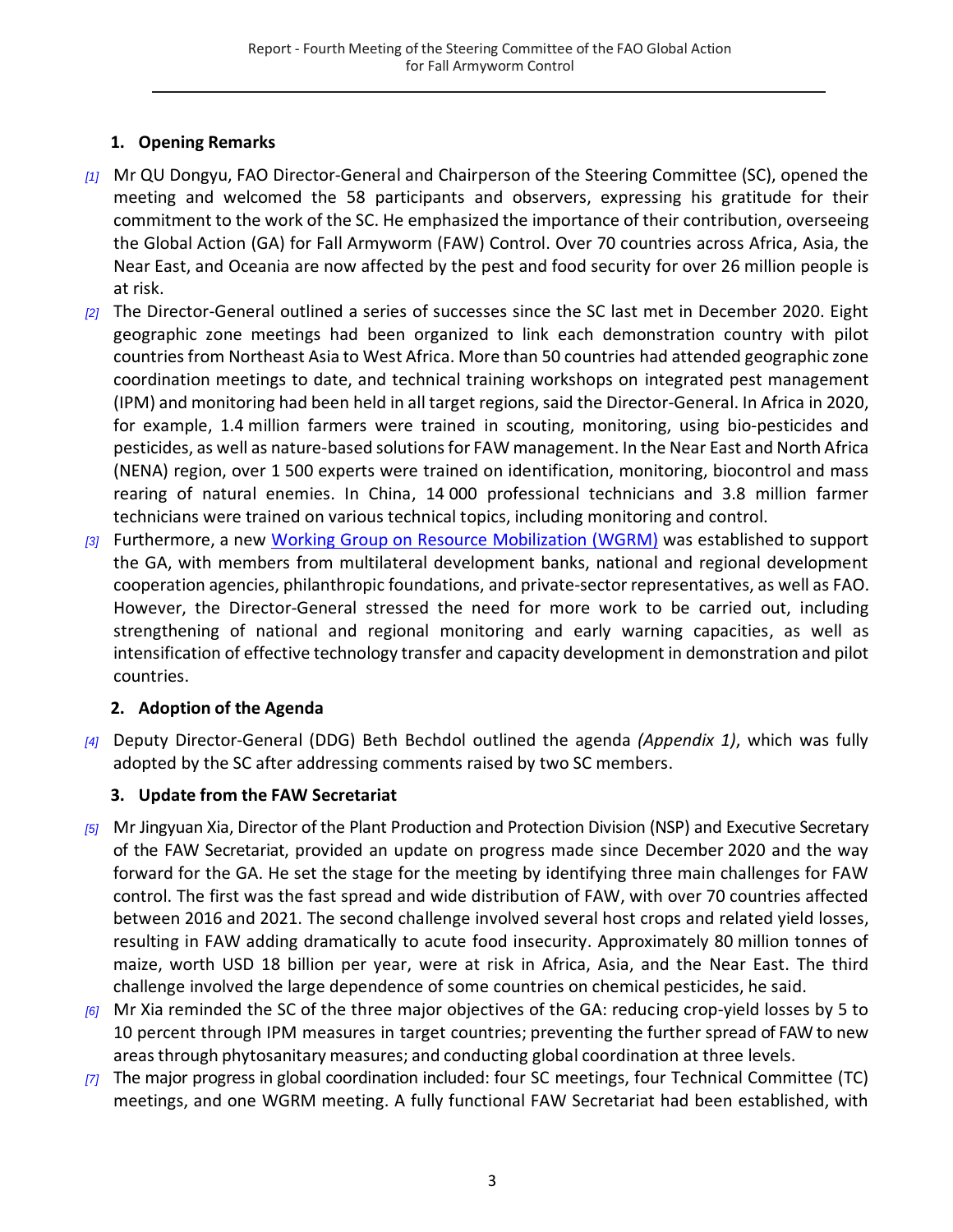key support provided by the different units and divisions of FAO dealing with partnership, resource mobilization and communication, he said.

- *[8]* Major successes in the GA, although preliminary, were being reported for 2020 compared with 2019, said Mr Xia. An average of 20 percent reduction in FAW infestations in maize planted in six countries – India, Kenya, Malaysia, Myanmar, Thailand and Viet Nam – had been recorded. Furthermore, Sri Lanka saw a yield loss of just two percent due to effective FAW control in 2020.
- *[9]* Mr Xia summarized fund-raising results, which had reached USD 9.8 million since 2020, including USD 6.3 million received and an additional USD 3.5 million pledged.
- *[10]* The guidelines on FAW Quarantine and Phytosanitary Measures had been prepared, and include some 500 comments from target countries, he said. A questionnaire had been issued to target countries on FAW prevention for a better understanding of target countries' needs.
- *[11]* The way forward includes four important measures: country work plans finalized, and IPM strategies to be demonstrated, reaching farmers on the ground; the proposed Fall Armyworm Migration Monitoring and Early Warning System to be piloted starting from Asia; communications, visibility and knowledge-sharing to be scaled up; and USD 10-12 million annually to be mobilized.
- *[12]* The key tasks of this meeting, he said, were to reach consensus and endorse three items: the renewed working mechanisms for TC members; the concept note for development of FAW Migration Monitoring and Early Warning System in Asia; and the initial WGRM recommendations*.*

#### **4. Updates from the Technical Committee**

- <span id="page-3-0"></span>*[12]* The SC Vice Chairperson, Mr Robert Bertram, Chief Scientist of the United States Agency for International Development (USAID) and TC Chairperson, [reviewed work undertaken by the TC](http://www.fao.org/3/cb4543en/cb4543en.pdf) and described information collected from specialists, such as Mr Boddupalli M. Prasanna, Director of the Global Maize Program, at the International Maize and Wheat Improvement Center (CIMMYT). Mr Prasanna had told the TC at its 2 April 2021 meeting that estimates from 12 maize-producing countries in sub-Saharan Africa suggested that FAW had the potential to cause maize losses between 4.1 million and 17.7 million tonnes annually, valued at USD 1.1 billion. Given such serious warnings, everyone, from researchers to plant protection experts, was urged to work together to fight FAW. Mr Bertram emphasized the importance of phytosanitary measures to prevent the further spread of FAW to countries that were still free of the pest. However, FAW's characteristic as a very strong flier presented a major challenge addressed with actions beyond the usual quarantine measures.
- *[13]* Mr Bertram congratulated the TC for its commitment to the GA and noted that the proposed FAW Migration Monitoring and Early Warning System in Asia was outlined to the TC at its 2 April 2021 meeting. Members of the TC were given a week following that meeting to comment on the concept note for the migration and early warning system, and their inputs were incorporated into the concept note presented to the SC. Mr Bertram said this system would provide benefits for regions by facilitating implementation of an area-wide IPM strategy.
- *[14]* He noted that at the 3rd SC meeting in December 2020 general IPM guidelines had been presented, and the TC received instructions on how to better emphasize the integrated approach. IPM guidelines were then finalized.
- *[15]* SC members were also asked to approve a [renewed working mechanism](http://www.fao.org/3/cb4543en/cb4543en.pdf) that would connect TC members with National Task Forces to help with IPM technology evaluations and demonstrations, as well as the [capacity development in national and regional forecasting and early warning systems](http://www.fao.org/3/cb4543en/cb4543en.pdf) (as outlined in the concept note). Mr Bertram noted that the TC members represented a valuable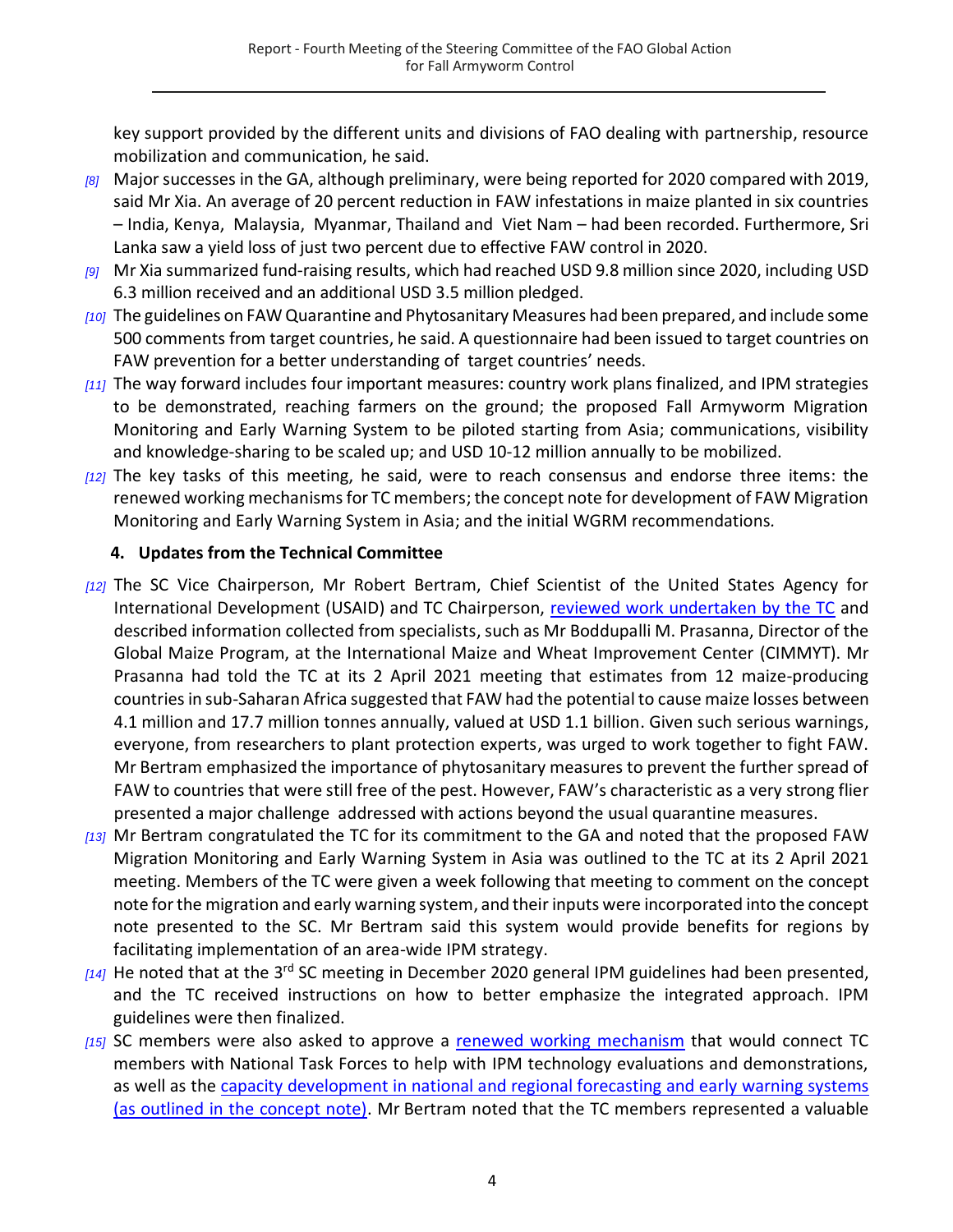resource that must be used and, through the renewed working mechanism, they would be linked to some on-the-ground efforts in the demonstration countries. He said TC members included scientists from around the world contributing to a global knowledge sharing mechanism.

#### **5. Case study on FAW Migration Monitoring and Early Warning System in China**

- <span id="page-4-0"></span>*[16]* Mr Kongming Wu, Steering Committee Vice-Chair and Vice-President, Chinese Academy of Agricultural Sciences (CAAS), described work that had been done in China with regard to FAW migration monitoring and early warning systems. He explained that light trap monitoring had been used to monitor migratory insects since late 2018, and in early September 2019, an aerial light trap caught the first FAW moths. A migration monitoring system was then established, with elements including radar observation that tracked FAW behaviour, such as wingbeat frequency, body weight and size, movement direction and flight data. All information collected was analysed as part of the monitoring process.
- *[17]* Mr Wu also illustrated the FAW migration routes identified. An adult FAW management strategy had been designed to target the pest at its origins and track its migration. This national monitoring network had been established in 23 of China's provinces, involving 2 000 professional technicians, some 1 882 aerial light traps, 870 000 pheromone traps and 15 insect radars. It covered four defense lines in three major eco-zones.
- *[18]* China's FAW strategy included a Fall Armyworm Management Information System, which includes a sub-system sending over 8 000 early warning reports annually. That early warning sub-system included application, data resource systems and support that provided information to farmers about what to expect in terms of FAW populations and guided the appropriate responses. It also included a regional joint prevention and control strategy, population prediction, field investigation and control guidance. These systems helped to hold the yield loss and FAW damage in maize to under three percent. Mr Wu suggested that the GA consider developing a global monitoring and early warning platform that could include early warning systems in Asia, the Near East, and Africa.

## **6. Recommendations of the Working Group on Resource Mobilization**

- <span id="page-4-1"></span>*[19]* Mr Alexander Jones, Director FAO Resource Mobilization and Private Sector Partnerships Division (PSR), and Vice Chairperson of the WGRM, outlined the development of, and recommendations from, [the first meeting of the WGRM](http://www.fao.org/3/cb4546en/cb4546en.pdf) for the implementation of the GA held on 11 March 2021*.* He described the Terms of Reference of the working group, updated information on funding of the GA, and the initial recommendations from the 11 March 2021 meeting. He emphasized the recommendation that resource mobilization efforts should focus on solutions, rather than problems. Furthermore, it was recommended that efforts be framed more broadly than FAW alone, adopting frameworks, such as transboundary pest management in general, and food security. Mr Jones said the WGRM deemed the mobilization of public-private partnerships to fill resource gaps in the GA as very important, together with support of local small and medium sized enterprises.
- *[20]* He highlighted the need for a coordinated fund-raising effort between FAO and strategic partners, including research institutions providing solutions, and government partners. A focused and strategic communications campaign to highlight collaborations between FAO and its many partners around the shared goal of FAW mitigation was recommended. As well, a review should be made of what savings had been accrued, due to the new modalities of virtual meetings and reduced travel costs in the time of the COVID-19 pandemic.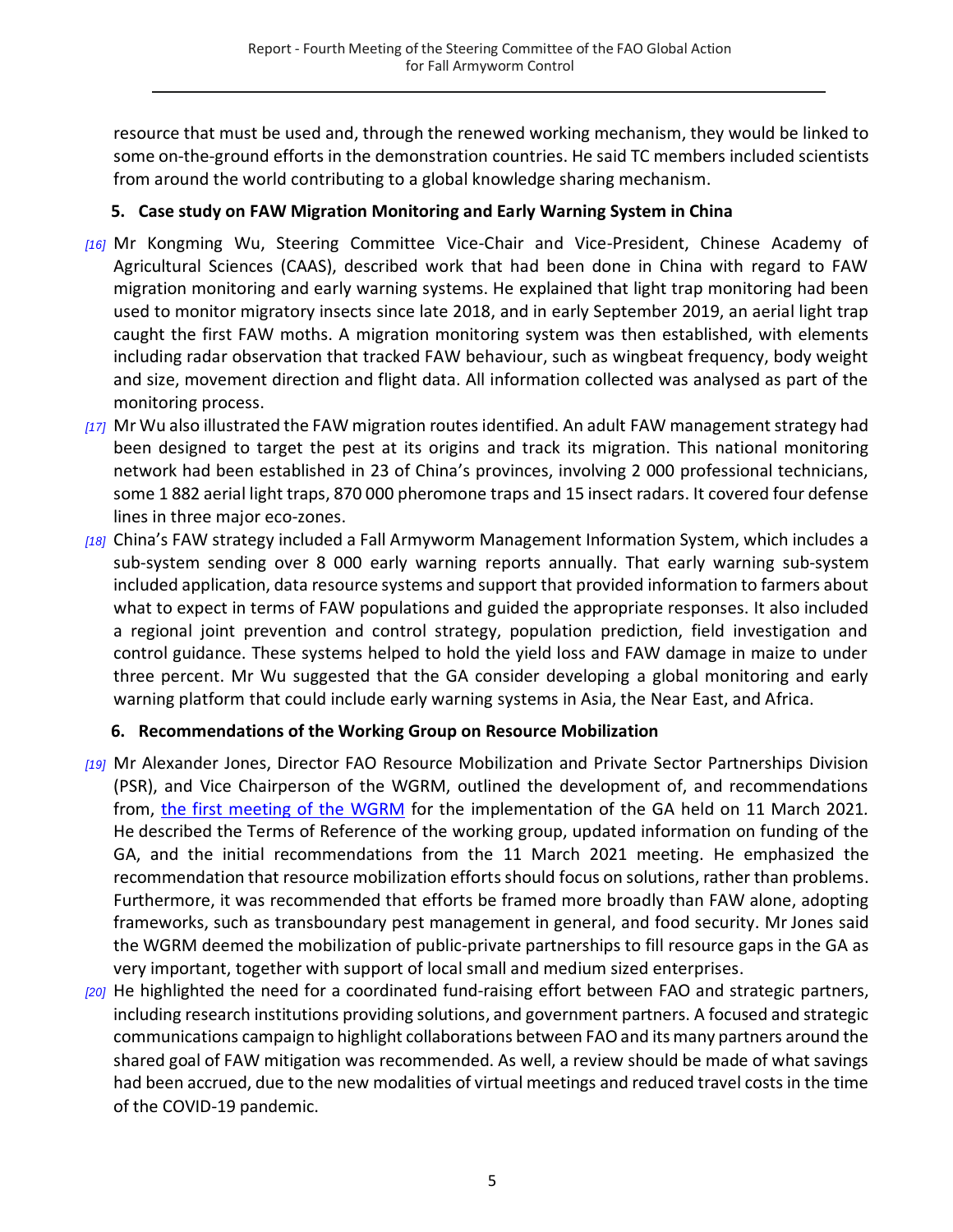## **7. General Discussion**

- <span id="page-5-0"></span>*[21]* During discussions led by Ms Ismahane Elouafi, Chief Scientist of FAO, several SC members applauded the TC's work, noting the importance of a proactive approach – not only for FAW, but in general, while bearing in mind that capacity for phytosanitary measures was limited in many parts of Africa.
- *[22]* Discussions then focused on the choice of the proposed FAW Migration Monitoring and Early Warning System in Asia as a pilot project, given that there was serious FAW damage in other regions, particularly in sub-Saharan Africa, where crop losses could reach billions of dollars. Some SC members asked if low-cost and low-tech options for data collection were considered, mindful of the fact that smallholder farmers were often resource-poor. In response to questions, Mr Bertram said that the proposed system was the first available model presented to the TC. Mr Xia noted Asia's tenyear record of experience with previous migratory pests (e.g., brown planthopper on rice) and urged the SC to approve in principle the Asia model (as presented in paragraph 15) so it could be tested and validated in Asia, before scaling out in the Near East and Africa.
- *[23]* The SC recommended that the TC and the FAW Secretariat expand on the existing work in FAW migration monitoring and early warning systems. The SC also recommended that further consideration be given to identifying what regions have had the most pressing needs, what those needs were, and how to prioritize the demands. The FAW Secretariat and the TC were tasked with collecting supplementary information, as well as consideration of the cost-effectiveness of various data collection methodologies and of the value added from early warning in IPM implementation at the farm level. Information gathered would be discussed, either informally through email exchanges or through a special session of the SC to be held before its next scheduled meeting during the third or fourth quarter of 2021.
- *[24]* The SC also agreed on the modified TC working mechanism, and the initial recommendations of the WGRM, with an emphasis on a solutions-oriented approach and embedding the fight against FAW within wider, global food security and nutrition strategies – for example, connecting with the UN 2021 Food Systems Summit and the One Health approach.
- *[25]* Other discussions involved the importance of pro-active support for prevention, early detection and control of FAW, described as essential and cost-effective. Ensuring that solutions to FAW be integrated into broader pest management programmes was discussed. Related to this, SC members said that FAW-related research should be integrated with other national and international research agendas.

#### **8. Closing Remarks**

- <span id="page-5-1"></span>*[26]* Ms Bechdol applauded the strong support provided by the SC to the work of the TC and welcomed the proposed mechanism for TC members to contribute to GA activities at the national level. She noted that the positive decisions that were reached by the SC would be pointing the fight against FAW in the right direction and thanked the SC for its continuing work and commitment.
- *[27]* She recognized the SC's support for the new resource mobilization strategy, ensuring connectivity to broader critical topics with a comprehensive and forward-looking approach. She summarized concerns and comments raised by SC members on the FAW Migration Monitoring and Early Warning System in Asia and proposed a way forward for the TC and FAW Secretariat to conduct additional assessment and present the findings to the SC (paragraph 23 above).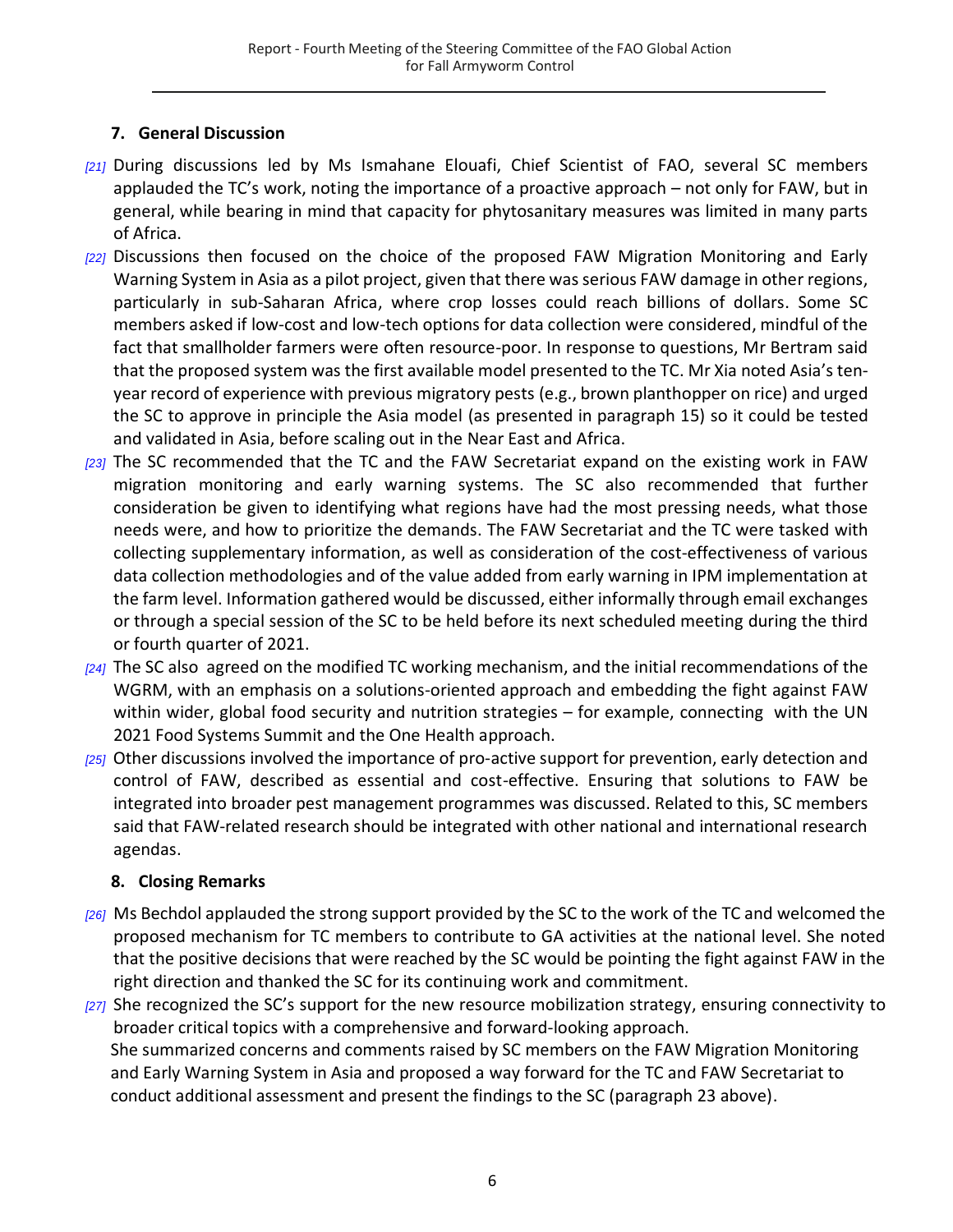<span id="page-6-0"></span>*Appendix 1: Agenda*

#### **FOURTH MEETING**

#### **GLOBAL ACTION FOR FALL ARMYWORM CONTROL STEERING COMMITTEE**

#### **16 April 2021**

#### **13.00–15.00 (Rome time, GMT +1)**

#### **AGENDA**

|                         | <b>AGENDA ITEMS</b>                                                                                                                                                                                                                                    | <b>DOCUMENTS</b>     | <b>PRESENTER</b>                                                                                        | <b>PROPOSED</b><br><b>TIME</b> |
|-------------------------|--------------------------------------------------------------------------------------------------------------------------------------------------------------------------------------------------------------------------------------------------------|----------------------|---------------------------------------------------------------------------------------------------------|--------------------------------|
| $\mathbf{1}$            | <b>Opening Remarks</b>                                                                                                                                                                                                                                 |                      | QU Dongyu,<br>FAO Director-General,<br>SC Chairperson                                                   | 10 minutes                     |
| $\overline{2}$          | <b>Adoption of the Agenda</b>                                                                                                                                                                                                                          | 01 GA-4th SC Apr2021 | Beth BECHDOL,<br>FAO Deputy-Director<br>General                                                         | 5 minutes                      |
| 3                       | <b>Update from the FAW</b><br><b>Secretariat</b>                                                                                                                                                                                                       | Presentation (PPT)   | Jingyuan XIA,<br><b>NSP Director and</b><br><b>Executive Secretary of the</b><br><b>FAW Secretariat</b> | 15 minutes                     |
| $\overline{\mathbf{4}}$ | <b>Updates from the Technical</b><br><b>Committee:</b><br>Report of the fourth TC<br>meeting;<br>TC members'<br>$\bullet$<br>contributions to demo<br>countries;<br><b>FAW Migration</b><br>$\bullet$<br>Monitoring and Early<br><b>Warning System</b> | 02_GA-4th SC_Apr2021 | Robert BERTRAM,<br>SC Vice-Chair                                                                        | 15 minutes                     |
| 5                       | Case study on FAW<br><b>Migration Monitoring and</b><br><b>Early Warning System in</b><br>China                                                                                                                                                        | Presentation (PPT)   | Kongming WU,<br>SC Vice-Chair                                                                           | 10 minutes                     |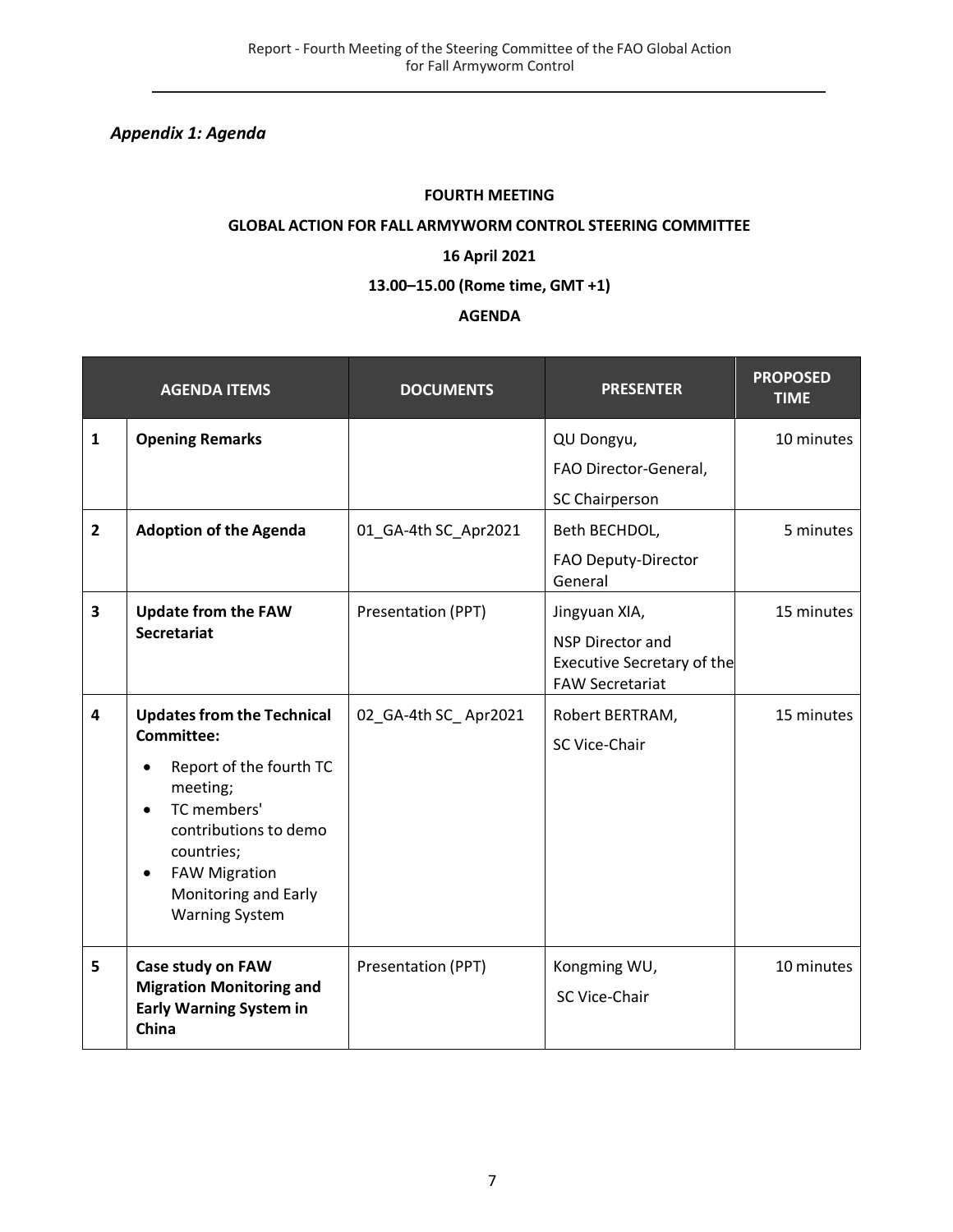| 6 | <b>Recommendations of the</b><br><b>Working Group on</b><br><b>Resource Mobilization</b> | 03 GA-4th SC_Apr2021 | Alexander JONES,<br>Director PSR                 | 15 minutes |
|---|------------------------------------------------------------------------------------------|----------------------|--------------------------------------------------|------------|
| 7 | <b>General Discussion</b>                                                                |                      | Ismahane ELOUAFI,<br><b>FAO Chief Scientist</b>  | 50 minutes |
| 8 | <b>Closing Remarks</b>                                                                   |                      | Beth BECHDOL,<br>FAO Deputy Director-<br>General | 10 minutes |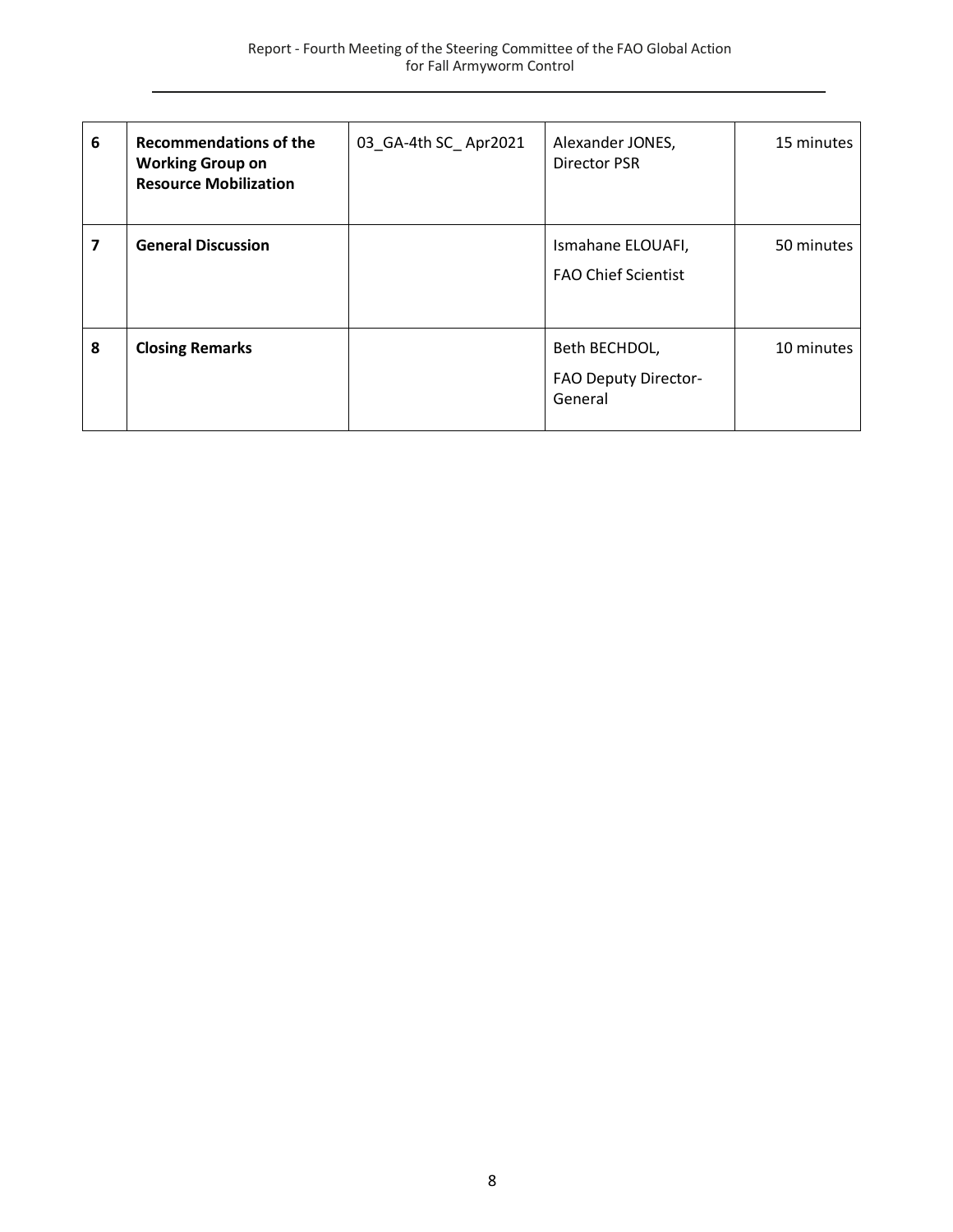## <span id="page-8-0"></span>*Appendix 2: List of Participants*

|     | Name, Last name                                                       | <b>Organization name, Address</b>                                                                                             |
|-----|-----------------------------------------------------------------------|-------------------------------------------------------------------------------------------------------------------------------|
|     |                                                                       | <b>Steering Committee (SC) Members</b>                                                                                        |
| 1.  | Mr QU Dongyu, SC Chair                                                | <b>FAO Director-General</b>                                                                                                   |
| 2.  | Ms Beth Bechdol, SC Co-Chair                                          | FAO Deputy Director-General                                                                                                   |
| 3.  | Mr Kongming WU, SC Vice Chair                                         | Professor, Institute of Plant Protection (IPP) of the<br>Chinese Academy of Agricultural Sciences (CAAS)                      |
| 4.  | Mr Robert Bertram, SC Vice Chair,<br>Chair of the Technical Committee | Chief Scientist, United States Agency for<br>International Development (USAID), Washington,<br>D.C., United States of America |
| 5.  | Ms Ismahane Elouafi, SC Member                                        | <b>FAO Chief Scientist</b>                                                                                                    |
| 6.  | Ms Panagiota Mylona, SC Member                                        | Policy Officer, Directorate-General for<br>International Cooperation and Development (DG<br>DEVCO), European Commission       |
| 7.  | Mr Hanns-Achim Krebs, SC Member                                       | Directorate-General for International Cooperation<br>and Development (DG DEVCO), European<br>Commission                       |
| 8.  | Ms Giulia Di Tommaso, SC Member                                       | President and CEO CropLife International                                                                                      |
| 9.  | Mr Keith Tyrell, SC Member                                            | Executive Director, Pesticides Action Network,<br>United Kingdom                                                              |
| 10. | Mr Martin Kropff, SC Member                                           | Director-General, International Maize and Wheat<br>improvement Center (CIMMYT)                                                |
| 11. | Mr Fernando Hercos Valicente,<br><b>SC Member</b>                     | Senior Scientist, Embrapa Maize and Sorghum<br><b>Brazilian Agricultural Research Corporation</b><br>(EMBRAPA)                |
| 12. | Ms Jennifer Harhigh                                                   | Deputy Permanent Representative and Deputy<br>Chief of Mission at the U.S. Mission to the UN<br>Agencies in Rome              |
| 13. | H.E. Morten Von Hanno Aasland,<br><b>SC Member</b>                    | Ambassador, Permanent Representative of<br>Norway to FAO                                                                      |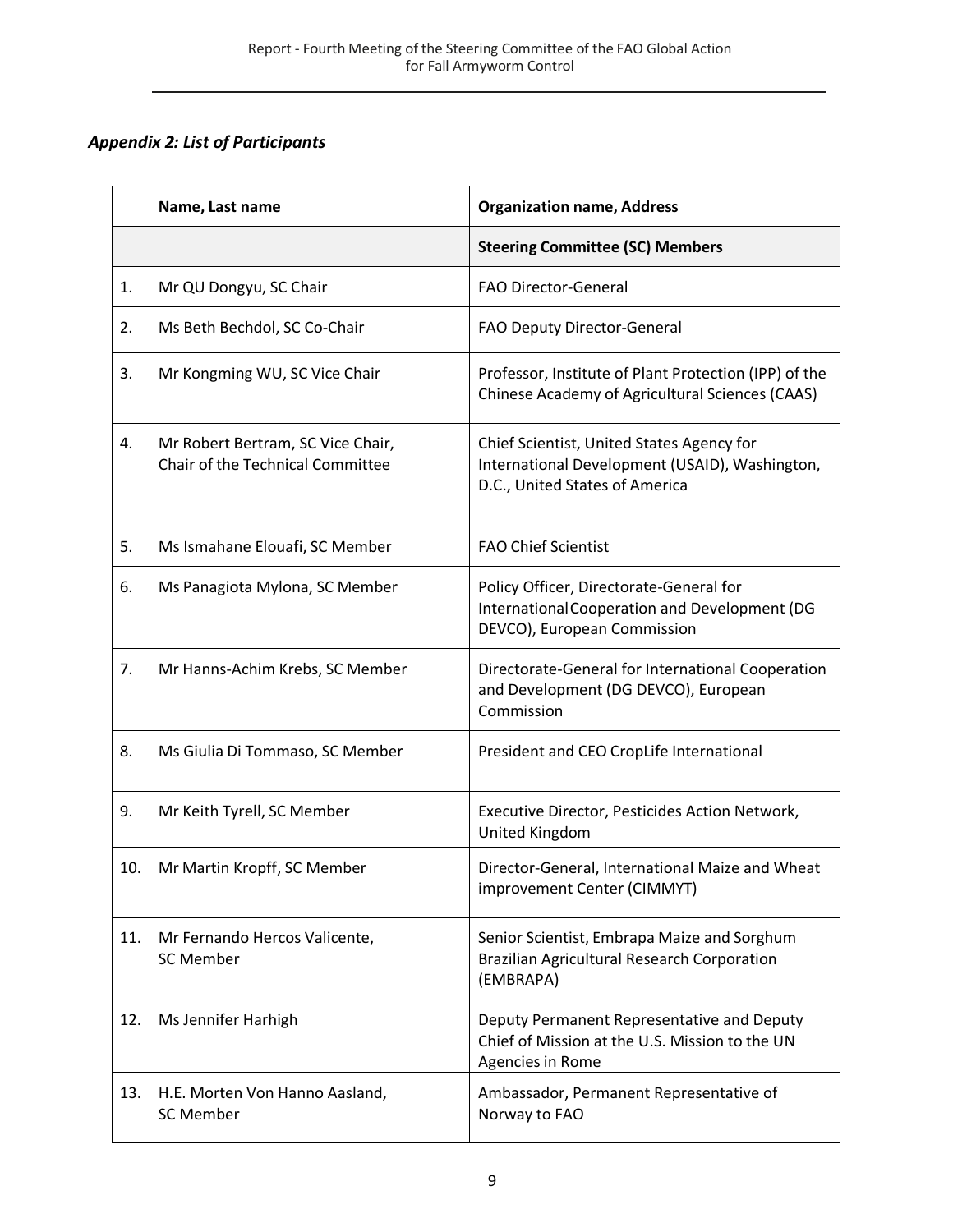| 14. | Mr Bommakanti Rajender, SC Member   | COAG Chairperson, Alternate Permanent<br>Representative of the Republic of India to FAO,<br>Embassy of the Republic of India |
|-----|-------------------------------------|------------------------------------------------------------------------------------------------------------------------------|
| 15. | Mr Andy Ward                        | Stewardship Director, Crop Life International,<br>Brussels, Belgium                                                          |
| 16. | Ms Regina Eddy - Observer           | Coordinator, Interagency Task Force on FAW,<br><b>USAID</b>                                                                  |
|     |                                     | Food and Agriculture Organization of the United<br><b>Nations (FAO)</b>                                                      |
| 17. | Mr Mohamed Manssouri                | Director, FAO Investment Center (CFID)                                                                                       |
| 18. | Ms Dina Rahman                      | Senior Coordinator, Office of Director- General<br>(ODG)                                                                     |
| 19. | Mr Raschad Al Khafaji               | Special Assistant to the Director-General                                                                                    |
| 20. | Mr Anping Ye                        | Director, South-South and Triangular Cooperation<br>Division (PST)                                                           |
| 21. | Ms Yasaman Matinroshan              | Programme Officer, Office of Director-General<br>(ODG)                                                                       |
| 22. | Mr Jingyuan Xia, SC Secretariat     | Director,                                                                                                                    |
|     |                                     | Plant Production and Protection Division (NSP) and<br>Executive Secretary of the FAW Secretariat                             |
| 23. | Mr Rémi Nono Womdim, SC Secretariat | Deputy Director,                                                                                                             |
|     |                                     | Plant Production and Protection Division (NSP) and<br>Deputy Secretary of the FAW Secretariat                                |
| 24. | Mr Baogen Gu                        | Senior Agricultural Officer and Team Leader,<br>Plant Production and Protection Division (NSP)                               |
| 25. | Mr Buyung Hadi                      | Agricultural Officer,                                                                                                        |
|     |                                     | <b>FAW Secretariat</b>                                                                                                       |
|     |                                     | Plant Production and Protection Division (NSP)                                                                               |
| 26. | Ms Svetlana Velmeskina              | Office Assistant,                                                                                                            |
|     |                                     | <b>FAW Secretariat</b>                                                                                                       |
|     |                                     | Plant Production and Protection Division (NSP)                                                                               |
| 27. | Ms Verena Wilke, Rapporteur         | Programme Specialist,                                                                                                        |
|     |                                     | <b>FAW Secretariat</b>                                                                                                       |
|     |                                     | Plant Production and Protection Division (NSP)                                                                               |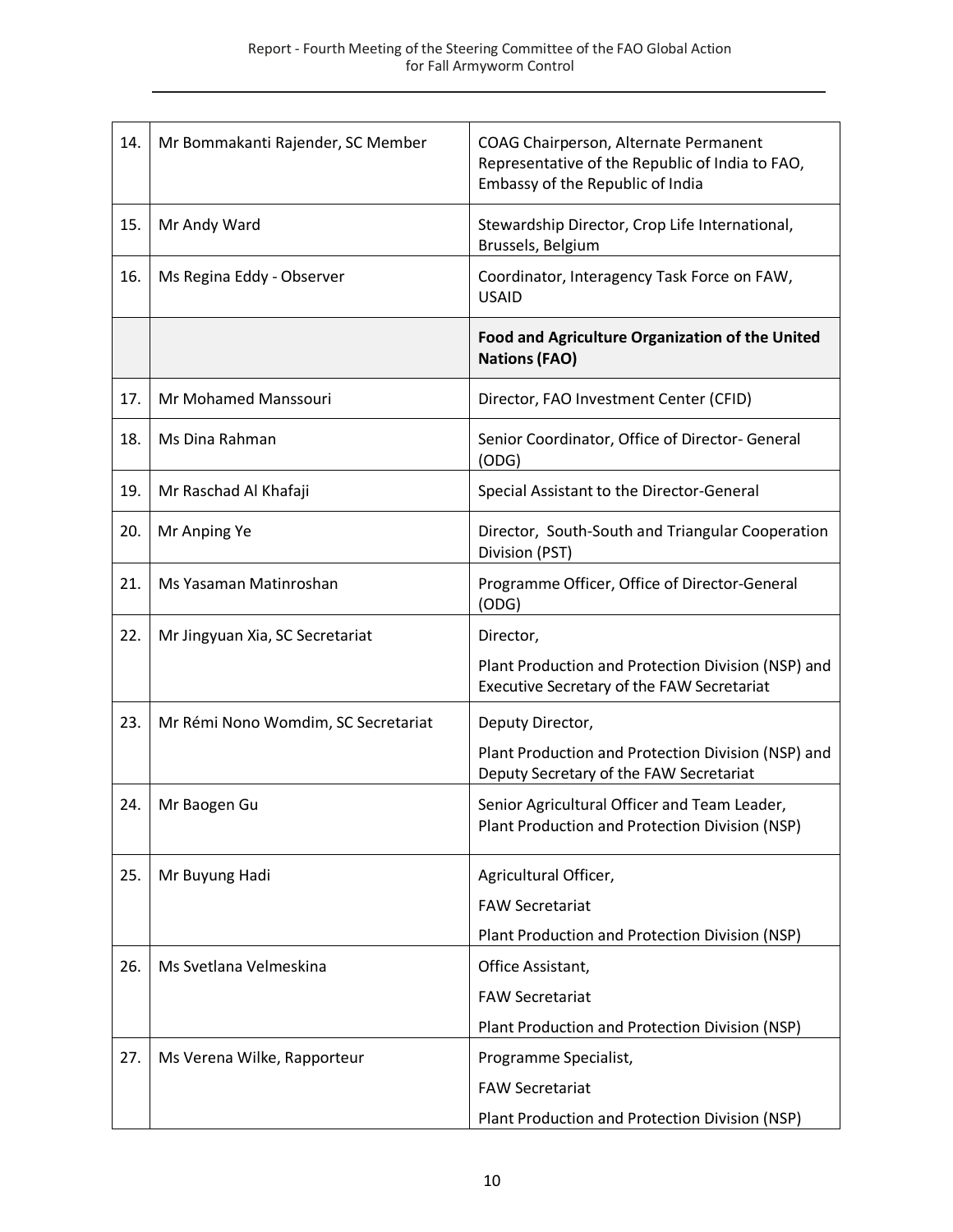| 28. | Ms Giovanna Ortiz Fermin     | Office Assistant,                                                                              |
|-----|------------------------------|------------------------------------------------------------------------------------------------|
|     |                              | <b>FAW Secretariat</b>                                                                         |
|     |                              | Plant Production and Protection Division (NSP)                                                 |
| 29. | Ms Sandra Cordon, Rapporteur | Communications Consultant,                                                                     |
|     |                              | <b>FAW Secretariat</b>                                                                         |
|     |                              | Plant Production and Protection Division (NSP)                                                 |
| 30. | Ms Rosanne Marchesich        | Senior Emergency and Rehabilitation Officer,<br><b>Emergency and Resilience Division (OER)</b> |
| 31. | Mr Alexander Jones           | Director, Resource Mobilization and Private Sector<br>Partnerships Division (PSR)              |
| 32. | Mr Hak Fan Lau               | Director, Office of Communications (OCC)                                                       |
| 33. | Ms Elisabetta Tagliati       | Chief Technical Adviser, Plant Production and<br><b>Protection Division (NSP)</b>              |
| 34. | Mr GC Yubak                  | Senior Agriculture Officer, RAP                                                                |
| 35. | Mr Dejan Jakovljevic         | Chief Information Officer, CSI                                                                 |
| 36. | <b>Ms Shari Desanctis</b>    | <b>CSGM Meeting Services</b>                                                                   |
| 37. | Mr Selvaraju Ramasamy        | Senior Agriculture Officer, OINR                                                               |
| 38. | Mr Giuseppe Carotenuto       | Photographer, OCC                                                                              |
| 39. | Ms Lindsey Hook              | Marketing Specialist, Resource Mobilization and<br>Private SectorPartnerships Division (PSR)   |
| 40. | Ms Gabriella Achille         | <b>CSGM Meeting Services</b>                                                                   |
| 41. | Mr Ibuki Takanishi           | Agricultural Officer, RAP                                                                      |
| 42. | Ms Ariella Glinni            | Senior Technical Officer, Office of Deputy Director-<br>General (DDCB)                         |
| 43. | Mr Abebe HaileGabriel        | ADG/Regional Representative RAF                                                                |
| 44. | Ms Xiaoruo Jiang             | Coordinator, Office of Director-General (ODG)                                                  |
| 45. | Ms Gabrielle Piacentini      | Communication Coordinator, Office of Director-<br>General (ODG)                                |
| 46. | Mr Kim Jongjin               | ADG/Regional Representative, RAP                                                               |